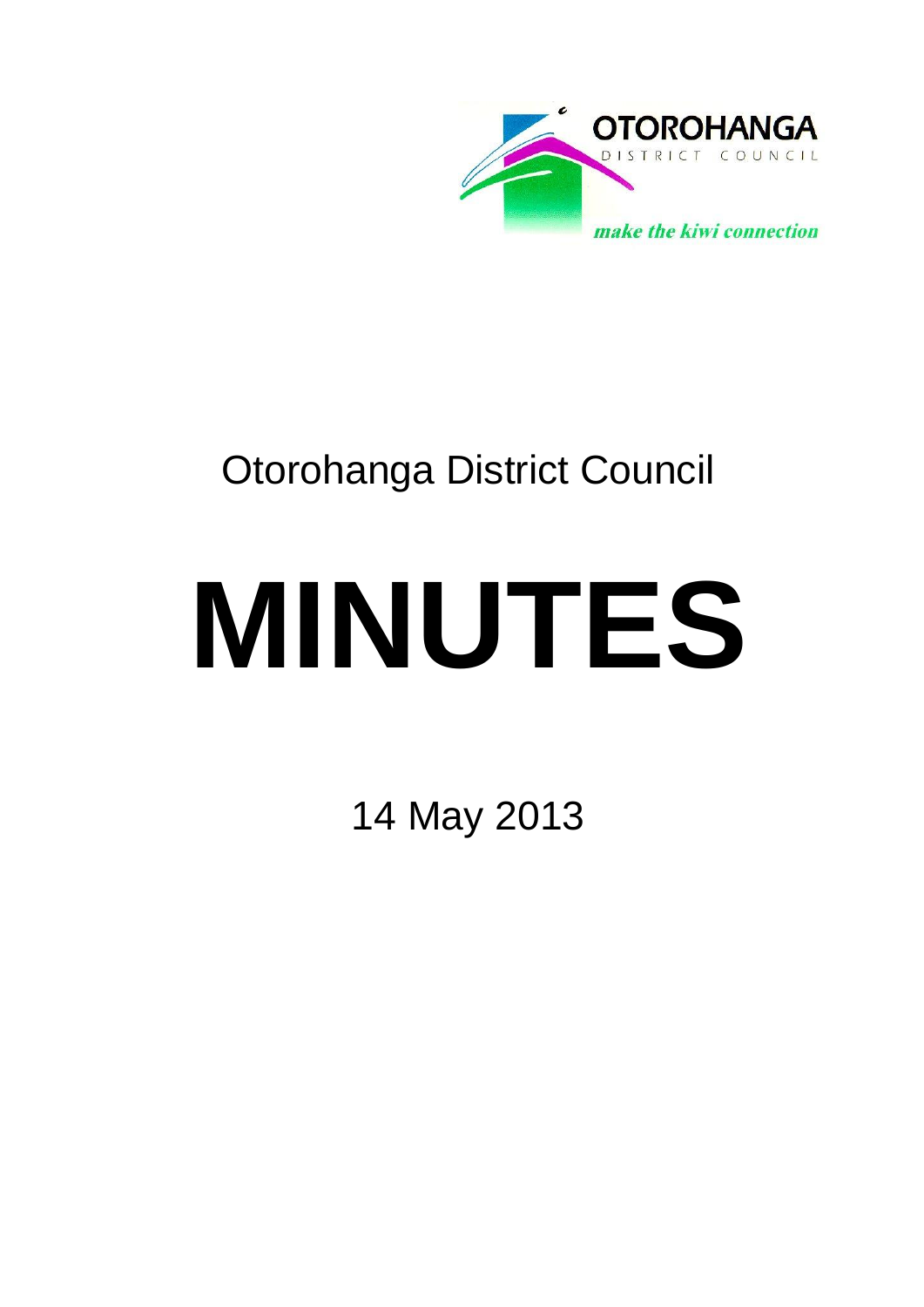#### **OTOROHANGA DISTRICT COUNCIL**

14 May 2013

Minutes of an ordinary meeting of the Otorohanga District Council held in the Council Chambers, Maniapoto St, Otorohanga on Tuesday 14 May 2013 commencing at 10.05am.

### **MINUTES**

Minutes are unconfirmed and subject to amendment at the next meeting of Council.

#### **ORDER OF BUSINESS:**

| <b>ITEM</b>      | <b>PRECIS</b>                                                               | <b>PAGE</b>    |
|------------------|-----------------------------------------------------------------------------|----------------|
| <b>PRESENT</b>   |                                                                             | 1              |
| IN ATTENDANCE    |                                                                             | 1              |
| <b>APOLOGIES</b> |                                                                             | 1              |
|                  | <b>ITEMS TO BE CONSIDERED IN GENERAL BUSINESS</b>                           | 1              |
|                  | CONFIRAMTION OF MINUTES - 23 APRIL 2013                                     | 1              |
| <b>REPORTS</b>   |                                                                             | 1              |
| Item $346$       | DISTRICT LIBRARIANS QUARTERLY REPORT FOR JANUARY TO MARCH<br>2013           | 1              |
| Item $347$       | ANIMAL CONTROL OFFICERS REPORT FOR JANUARY TO MARCH 2013                    | $\overline{2}$ |
| Item $348$       | ROUTINE ENGINEERING REPORT                                                  | $\overline{2}$ |
| Item $349$       | DRAFT MANAGEMENT ACCOUNTS TO 31 MARCH 2013                                  | 3              |
| Item $350$       | AROHENA, RANGINUI, TIHIROA & WAIPA RURAL WATER SUPPLY<br>COMMITTEE MEETINGS | 3              |
| Item $351$       | ROAD LEGALISATION PART PEKANUI ROAD SO 451501                               | 4              |
| Item $352$       | ODC MATTERS REFERRED FROM 23 APRIL 2013                                     | 4              |
| <b>GENERAL</b>   |                                                                             | 5              |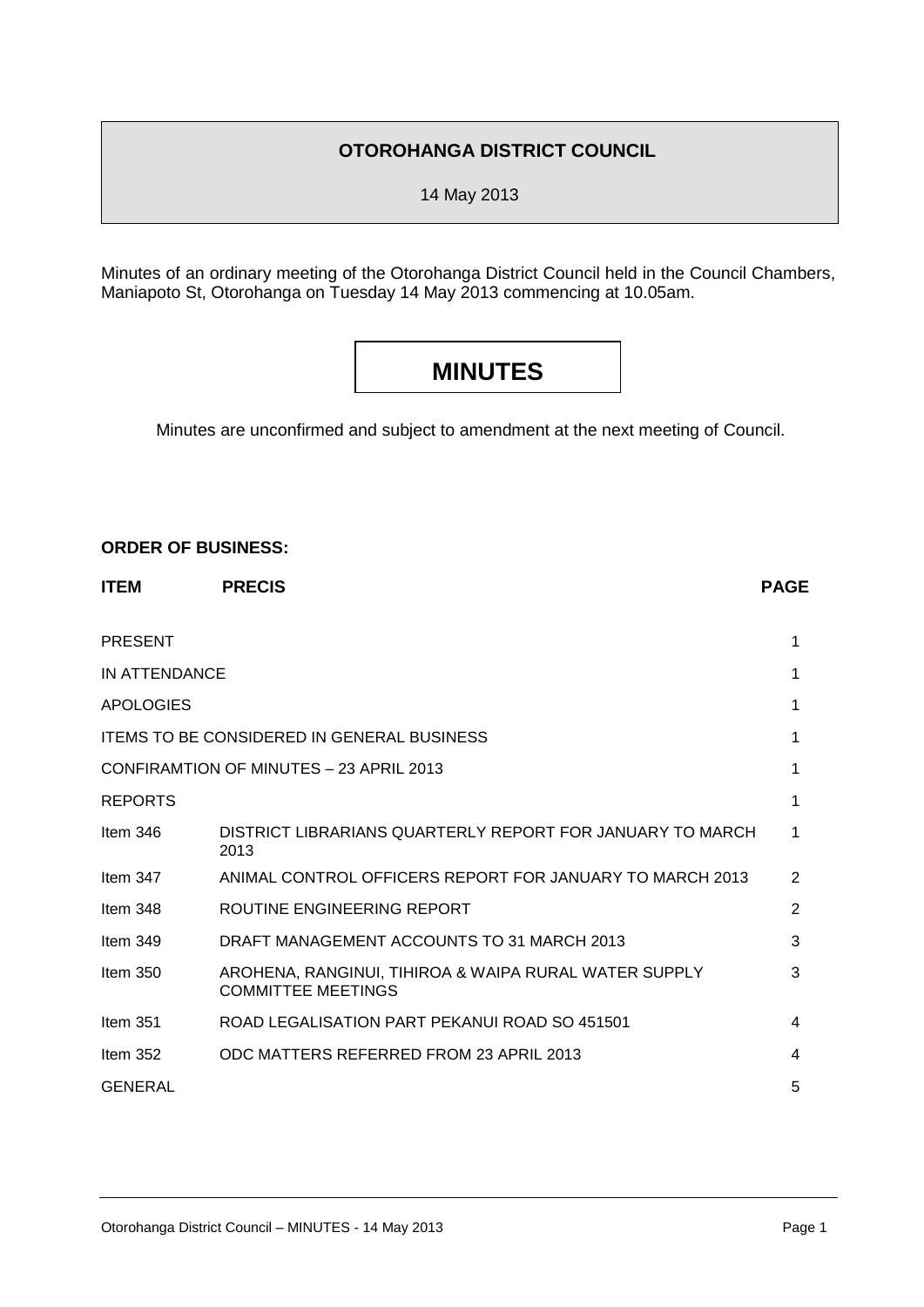#### **PRESENT**

Mr DF Williams (Mayor), Crs MM Baxter, S Blackler, RM Johnson, AG Ormsby, KM Phillips, DM Pilkington and RJ Prescott.

#### **IN ATTENDANCE**

Messrs DC Clibbery (Chief Executive & Engineering Manager), GD Bunn (Finance & Administration Manager), AR Loe (Environmental Services Manager) (attended 10.08am) and CA Tutty (Governance Supervisor).

#### **OPENING PRAYER**

His Worship read the Opening Prayer.

#### **CONFIRMATION OF MINUTES – 23 APRIL 2013**

**Resolved** that the minutes of the meeting of the Otorohanga District Council held on 23 April 2013, as previously circulated, be approved as a true and correct record of that meeting.

#### **Cr Baxter / Cr Phillips**

#### **REPORTS**

#### **Item 346 DISTRICT LIBRARIANS QUARTERLY REPORT FOR JANUARY TO MARCH 2013**

#### **Discussion**

The District Librarian attended the meeting and presented a quarterly report for the period January to March 2013.

The District Librarian reported that the role of the library is in a state of change with staff being required to provide more intensive one on one assistance to customers.

In reply to Cr Baxter's query regarding the coverage of the Wireless Gateway and how this could be improved, the District Librarian reported that currently the aerial is inside the building which slows the speed of the system down. Cr Baxter also queried the capabilities of staff to provide assistance to the customers to which the Librarian replied that there is a need for Library staff to be more computer literate.

In reply to Cr Blackler regarding whether a password is required for this system, the District Librarian advised that no password is required, it is an open network.

Cr Pilkington referred to the Aotearoa Peoples Network Kaharoa Wireless Gateway and suggested this could be an opportunity for the Kawhia Library to participate in the 24/7 availability. Cr Pilkington felt that this system would be great for Kawhia and undertook to ascertain if the locals would also think it is a good idea. The District Librarian reported that there is a \$300 fee to hire the appropriate aerial.

In reply to Cr Phillips regarding the number of books in the library, the District Librarian replied approximately 22,600. She confirmed that fiction borrowing is more dominant than non-fiction.

#### **Resolved**

That the District Librarian's Quarterly Report for the period January to March 2013 be received.

#### **Cr Prescott / Cr Baxter**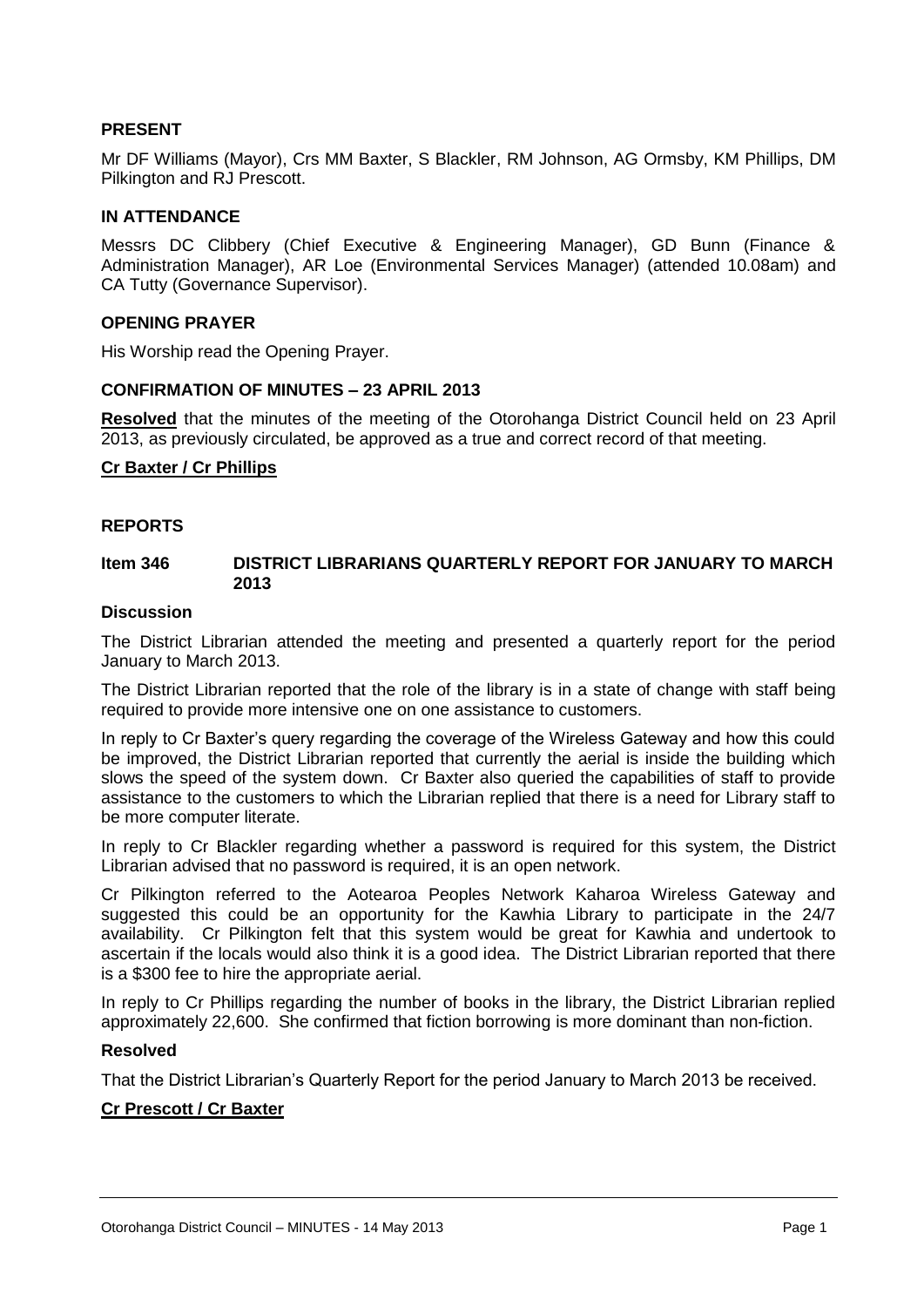#### **Item 347 ANIMAL CONTROL OFFICERS REPORT FOR JANUARY TO MARCH 2013**

#### **Discussion**

The Environmental Services Manager presented a report on Dog and Animal Control activities in the District for the period January to March 2013.

The Environmental Services Manager reported that dog control fees charged by the Waitomo District Council are one of the lowest, and is approximately \$15 per dog lower than this Council charges however, they have a greater number of dogs in their District over which to spread the costs.

#### **Resolved**

That the Environmental Services Manager's report on Dog and Animal Control activities for January to March 2013 be received.

#### **Cr Phillips / Cr Pilkington**

#### **Item 348 ROUTINE ENGINEERING REPORT**

#### **Discussion**

The Engineering Manager presented a routine report on engineering matters for the period February to April 2013.

With regard to the Otorohanga Water Treatment Plant Upgrade, Cr Johnson queried the reason why the overall cost is around \$10,000 below budget. The Engineering Manager replied that this was a design/build tender and the price came in under the estimated sum. He said that the Otorohanga Community Board had resolved to replace the overhead supply lines with an underground cable. Any surplus could be used for this purpose.

In reply to Cr Phillips regarding an operational problem which had arisen recently related to the Kahoekau supply, the Engineering Manager advised that there is a design fault which causes an air blockage preventing the flow of water from the stream. He explained the situation and suggested that the Committee wait and see the Waikato Regional Council's response to the matter of water take issues before considering modifications to intake arrangements.

#### **DISTRICT ACCOUNTANT**

The District Accountant attended the meeting at 10.30am.

#### **OTOROHANGA COMMUNITY BOARD ISSUES**

#### **Public Wastewater Dump Station**

Cr Phillips referred to a proposal that a public wastewater dump station, for the use of mobile homes be installed in Otorohanga, has been rejected by the Otorohanga Community Board. He said he supports such a proposal and queried why the Board rejected this. Cr Ormsby advised that the Board is attempting to encourage people to take responsibility for the disposal of their waste. His Worship said it is a 'user pays' situation and that the Board is advising travelers that there is a facility available at both camping grounds, at a cost. Cr Phillips said that the District Ratepayers incur a cost in cleaning the current Wahanui Crescent facility. He felt that travelers will use a free disposal unit if located by Lake Huiputea. He said this proposal should be considered in the interest of public health and safety. Cr Prescott reported that once the signs are up at the Wahanui Crescent facility then the matter will be monitored. Cr Phillips also expressed the opinion that should there be such a facility then the travelers will use this and come into town. Cr Baxter expressed the opinion that such a facility should be provided within the Community to accommodate the needs of the 'cheaper' traveler. Cr Johnson also felt that such an installation would encourage people to stop in Otorohanga.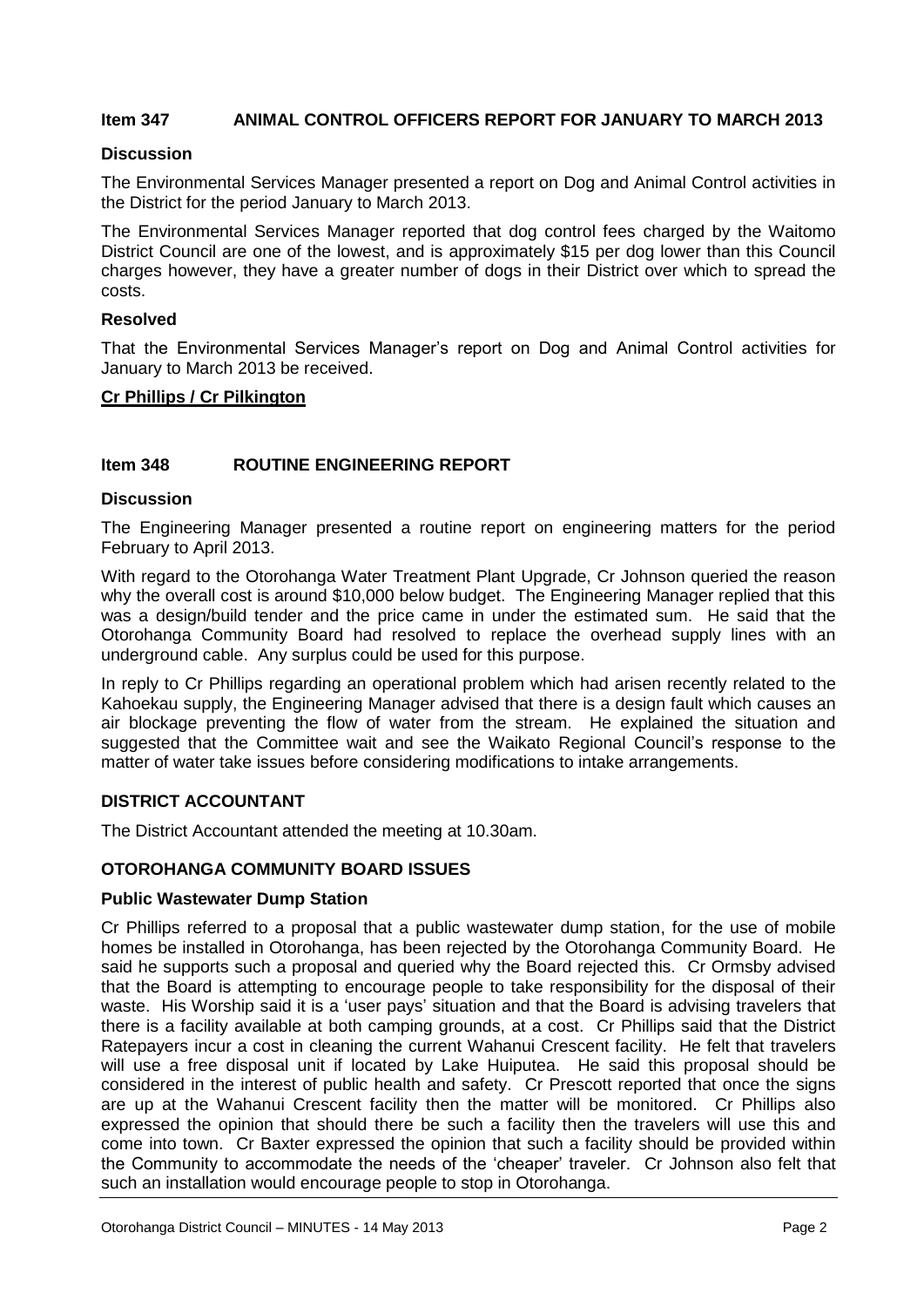His Worship said he appreciated the comments made however, he suggested that should any Councilors wish to have input into Otorohanga Community Board affairs then they make attempts to attend their meetings.

Cr Phillips said that he would have attended the meeting if he had received the agenda earlier.

#### **Community – Loss of Water**

Cr Phillips referred to the 20 percent estimated loss of water from the Otorohanga Water Treatment Plant and reported on a situation where he discovered a water leak which he thought could make up a significant part of this loss. The Engineering Manager advised that the onus is on the farmers for the loss of water on their individual properties.

#### **Resolved**

That the Routine Engineering report for the period February to April 2013 be received.

#### **Cr Johnson / Cr Blackler**

#### **Item 349 DRAFT MANAGEMENT ACCOUNTS TO 31 MARCH 2013**

#### **Discussion**

The District Accountant presented the Draft Management Accounts to 31 March 2013.

#### **Tihiroa Rural Water Supply**

The District Accountant advised that, following a meeting of the Tihioroa Rural Water Supply Committee, it has been recommended that their water charge increase to 84 cents (inc GST) per m3. He said, based on the current water charges, the deficit in the account will decrease by around \$2,000.

His Worship, following presentation of the accounts, reported that it is very much 'business as usual' with three quarters of this current financial year completed. He said Council appears to be on track and congratulated the staff concerned on a job well done.

#### **Resolved**

That the Draft Management Accounts for the year ended 31 March 2013 be received.

#### **Cr Baxter / Cr Pilkington**

#### **Item 350 AROHENA, RANGINUI, TIHIROA & WAIPA RURAL WATER SUPPLY COMMITTEE MEETINGS**

#### **Discussion**

Members were referred to minutes of meetings of the Arohena and Ranginui Rural Water Supply Committees held on 28 February 2013, Tihiroa Rural Water Supply Committee held on 4 March 2013 and Waipa Rural Water Supply Committee held on 25 February 2013.

The Engineering Manager referred to the Ranginui Rural Water Supply Scheme and in particular the comments at the meeting as to the process required should Members wish to wind the Scheme up. He reported that Council's Finance & Administration Manager is currently preparing information for interested Members.

#### **Resolved**

That the minutes of the meetings of the Arohena, Ranginui, Tihiroa & Waipa Rural Water Supply Committees be received and the recommendations contained therein be adopted.

#### **Cr Blackler / Cr Johnson**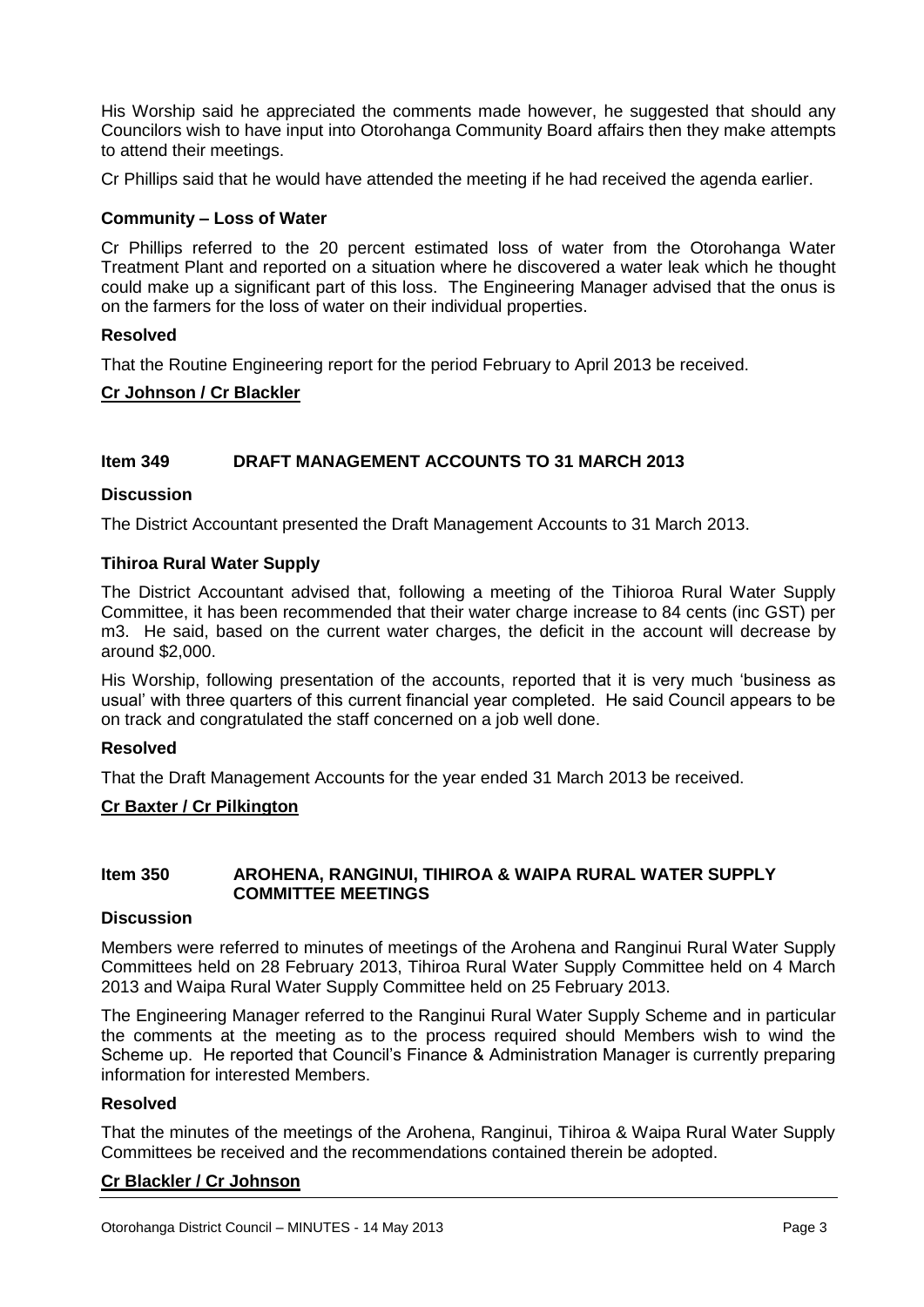#### **Item 351 ROAD LEGALISATION PART PEKANUI ROAD SO 451501**

#### **Discussion**

The Engineering Manager summarised a report advising that Council has documents requiring consent to legalising of part of Pekanui Road being from Scott Road for a length of 800m up the road.

#### **Resolved**

That

- 1. The Otorohanga District Council hereby consents to the Minister of Land Information declaring:
	- a. Pursuant to Sec 114 of the Public Works Act 1981 the land described in the **First Schedule** below being declared road and vested in the Otorohanga District Council.
	- b. Pursuant to Sec 116 and 117 of the Public Works Act 1981 the land described in the **Second Schedule** below being stopped and vested in the adjoining properties by way of amalgamation with the titles listed and being subject to existing mortgages recorded on the titles.

#### *South Auckland Land District – Otorohanga District*

| First Schedule - Land to be Declared Road |                    |               |                             |  |  |  |
|-------------------------------------------|--------------------|---------------|-----------------------------|--|--|--|
| Area                                      | <b>Description</b> | Title         | Owners                      |  |  |  |
| 294m <sup>2</sup>                         | Sec 3 SO 451501    | CFR 385157    | <b>KP Ormsby and Others</b> |  |  |  |
| 132m <sup>2</sup>                         | Sec 5 SO 451501    | CFR 312079    | <b>EM &amp; MR Balks</b>    |  |  |  |
| 314m <sup>2</sup>                         | Sec 8 SO 451501    | CFR 312079    | EM & MR Balks               |  |  |  |
| 198m <sup>2</sup>                         | Sec 6 SO 451501    | CFR SA65C/539 | MK & SE Bethall             |  |  |  |

| Second Shedule - Road to be Stopped and Vested by Amalgamation in Adjoining Properties |                    |               |                          |  |  |  |
|----------------------------------------------------------------------------------------|--------------------|---------------|--------------------------|--|--|--|
| Area                                                                                   | <b>Description</b> | Title         | Owners                   |  |  |  |
| 1375m <sup>2</sup>                                                                     | Sec 1 SO 451501    | CFR 103754    | LF & BC Frazerhurst      |  |  |  |
| 420m <sup>2</sup>                                                                      | Sec 2 SO 451501    | CFR 103754    | LF & BC Frazerhurst      |  |  |  |
| 597m <sup>2</sup>                                                                      | Sec 4 SO 451501    | CFR SA65C/539 | MK & SE Bethall          |  |  |  |
| 530 <sup>m²</sup>                                                                      | Sec 9 SO 451501    | CFR SA65C/539 | MK & SE Bethall          |  |  |  |
| 446m <sup>2</sup>                                                                      | Sec 7 SO 451501    | CFR 312079    | <b>EM &amp; MR Balks</b> |  |  |  |

2. The Mayor and Chief Executive of Otorohanga District Council be authorised to sign and seal any documentation necessary to legalise plan SO 451501.

#### **Cr Pilkington / Cr Baxter**

#### **Item 352 ODC MATTERS REFERRED FROM 23 APRIL 2013**

#### **Discussion**

#### **MAIN NORTH ROAD SEWERAGE DISCHARGE FACILITY**

The Engineering Manager reported that recently a pipe containing septic tank waste had blown back onto the Contractor at the Main North Road sewerage discharge facility. He said a hole has been inserted to relieve any gas build up and a safety procedure put in place when discharging into the facility.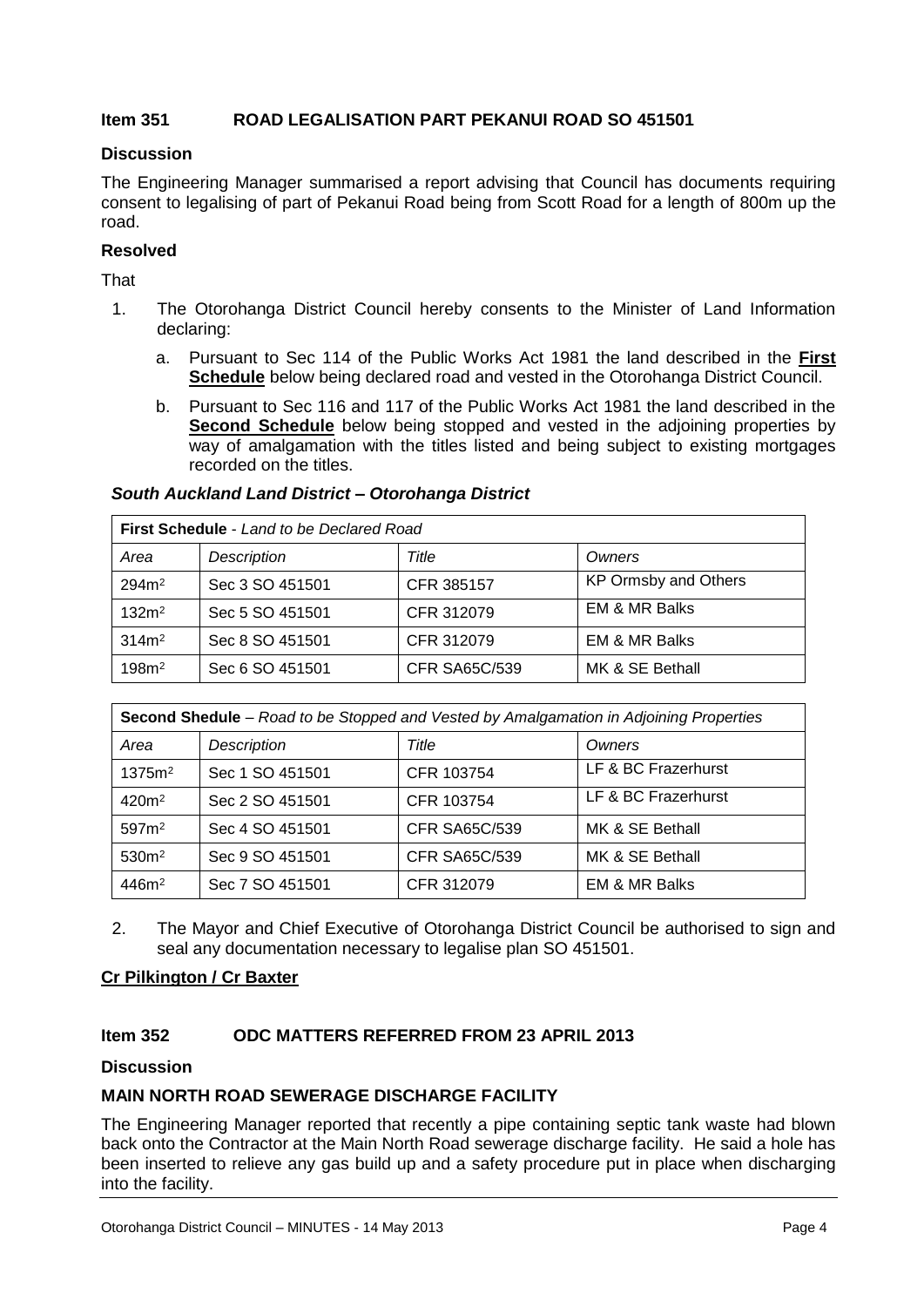#### **NOISE CONTROL**

The Environmental Services Manager explained the situation which had arisen recently in regards to the matter of noise control within the Community.

#### **GENERAL**

#### **OTOROHANGA DISTRICT & COMMUNITY CHARITABLE TRUST**

Cr Johnson reported that an excellent Mayoral Graduation Ceremony evening had been held recently at the Big Apple acknowledging Young Achievers. He said in addition to presenting Young Achiever Awards at this event and providing assistance to the NZ Fire Service with the purchase of a Ute, the Trusts fund is growing steadily.

His Worship referred to the calibre of the Members on the Trust and said they were all busy people. He queried the need for such Members to manage the distribution of such a modest amount of funds. Cr Johnson replied that the main aims of the Trust are to consider Grants to Young Achievers and to grow the Trust's funds.

Cr Phillips also referred to the Mayoral Graduation Ceremony evening and said this was an excellent night.

#### **OTOROHANGA LIONS CLUB**

Cr Ormsby reported that the Otorohanga Lions Club has donated \$15,000 towards the NZ Fire Service vehicle. He also reported on an extension to a garage at Beattie Home and their proposal to extend the facility further. He said the Lions Club would be grateful for any assistance from the Charitable Trust.

#### **POWERLINE OPTIONS**

Cr Phillips informed Members that a public meeting is to be held at the Otorohanga Club on Wednesday 15 May, 7.30pm to discuss Waipa Networks plans for a new powerline route. Members were informed that a strong preference has been expressed for Waipa Networks to use one of the existing utility corridors. This highlights three possible routes through the Otorohanga Community. Members were advised that it is the aim of Waipa Networks to deliver the service which places least impact on the Community.

#### **REGIONAL TRANSPORT**

Cr Blackler reported on her attendance at a recent Regional Transport meeting held in Tokoroa. She said the main reports related to freight ports and inland ports in general. She said it appears that an inland port is required. Cr Blackler further reported that the Waikato Regional Road Safety Strategy was adopted.

#### **ANZAC DAY CEREMONIES**

Cr Baxter reported there was good representation at the recent ANZAC Day ceremonies and that he had found it a very rewarding day.

#### **HONIKIWI HALL**

Cr Baxter reported on a recent public meeting held at the Honikiwi Hall, where consideration was given to introducing a \$20 rate levy in order to carry out improvements to the hall. This was not approved.

#### **MAIR STREET**

Cr Blackler questioned whether the Regional Council had given their consent for a local transport business to discharge from their wash facility onto Council's property. The Chief Executive reported that Council is going through the process to sell the land and that the existing business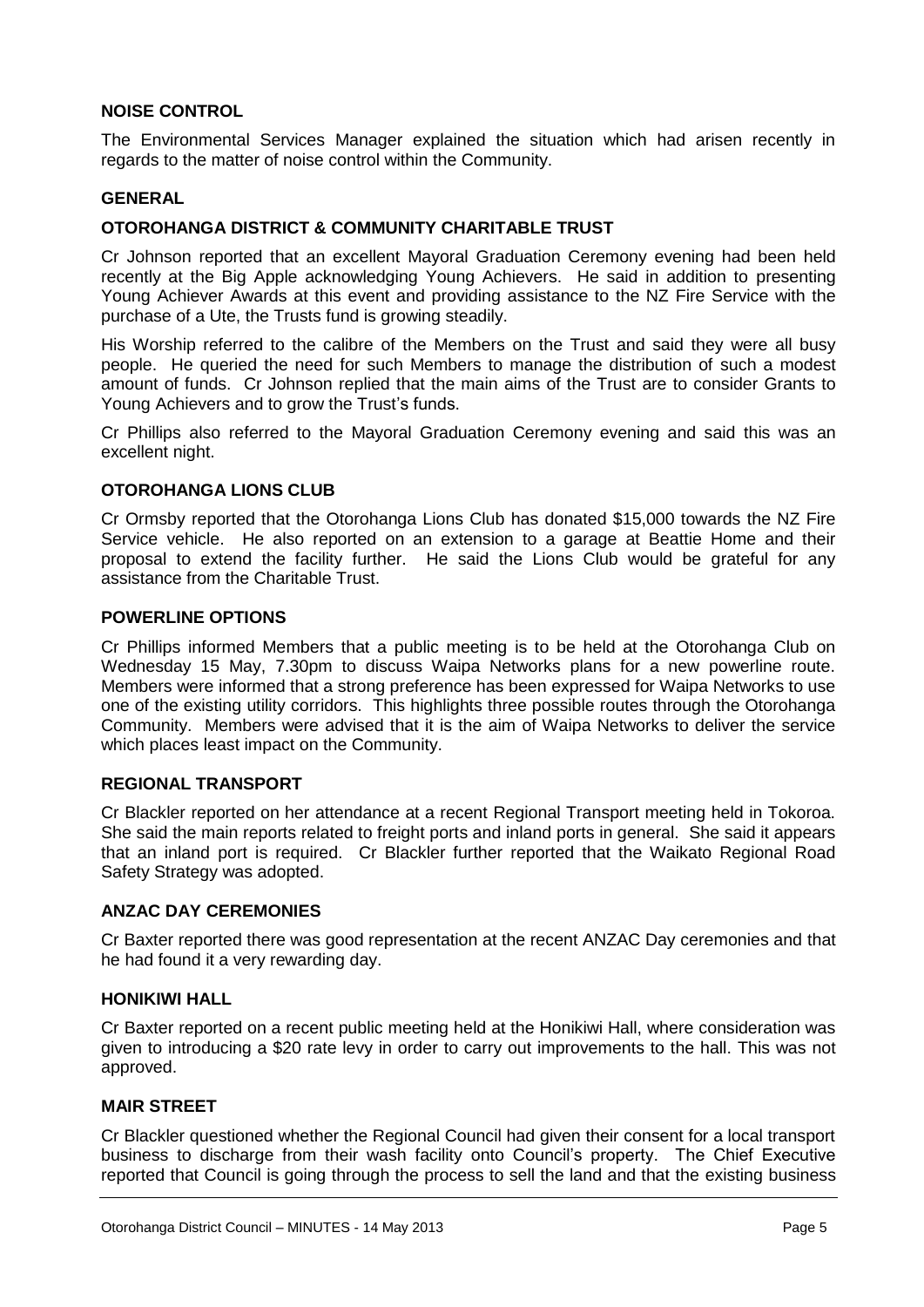is occupying this area without Council's permission. He said, should the land be sold, then this matter will have to be taken up with the Regional Council.

#### **CIVIL DEFENCE**

The Environmental Services Manager advised that a draft Civil Defence Service arrangement between Waipa, Waitomo and Otorohanga District Councils is in the process of being finalised. He said the cost of the service will be shared 40 percent to Waipa and 30 percent each to both Otorohanga and Waitomo. The Environmental Services Manager advised that this Council's share of the costs would equate to \$40,000pa. He said a report will come to Council for Members agreement to commence the agreement on 1 July 2013.

#### **DISTRICT PLAN**

The Environmental Services Manager updated Members on the submissions to the proposed District Plan advising that there is only two submissions remaining to finalise.

#### **RAUKAWA CHARITABLE TRUST BOARD**

His Worship reported that Crs Baxter and Blackler and himself had attended a recent meeting with the Raukawa Charitable Trust Board. He said discussion was held on reaching agreement on a process for engagement. Members were advised that the Trust Board has three marae situated within the Otorohanga District. His Worship said their representatives are very keen to share information with Council and that Cr Baxter is a co-Chair of the Joint Management Committee with one of their representatives. His Worship advised that it is the intention of both parties to work together in good faith.

#### **ZONE 1 & 2 MEETINGS**

His Worship reminded Members that a Zone 1 & 2 meeting is to be held at the Otorohanga Club this Friday, 17 May 2013 commencing at 10.00am. He extended an invitation to all Councillors and Board Members.

#### **PUREKIRIKIRI MARAE**

His Worship informed Members that the Purekiriki Marae is situated very close to Pirongia and that a hui is being held this Saturday acknowledging the extensions to their building. His Worship said he would attend the function.

#### **LGNZ CONFERENCE 2013**

His Worship informed Members that the LGNZ Conference is to be held in Hamilton 21 -23 July 2013. He said the cost to attend both days is \$1200 per person. His Worship requested that should anyone Councillors wish to attend, they should advise Council's Executive Assistant asap.

#### **KAWHIA MUSEUM**

The Chief Executive informed Members that the roof is leaking again on the Kawhia Museum building and that it will be necessary to undertake further repairs however, no budget has been allowed for this. He referred to another allocation which has been made in respect to the septic sewerage system which could be utilised. The Chief Executive advised that the maintenance of the building is District funded therefore Council may be required to give approval to any repair work. Cr Pilkington reported that the asset maintenance is way under budget and that the building also provides an information service. She said she understood the maintenance of the exterior of the building is the responsibility of Council. The Finance & Administration Manager confirmed that this building is owned by Council and the buildings are erected on Council administered land. His Worship felt that in terms of consistency, there should be arrangements in place. Cr Pilkington reported that the Kawhia Museum building is owned by Council. The Environmental Services Manager reported that he has inspected the Kawhia Museum building